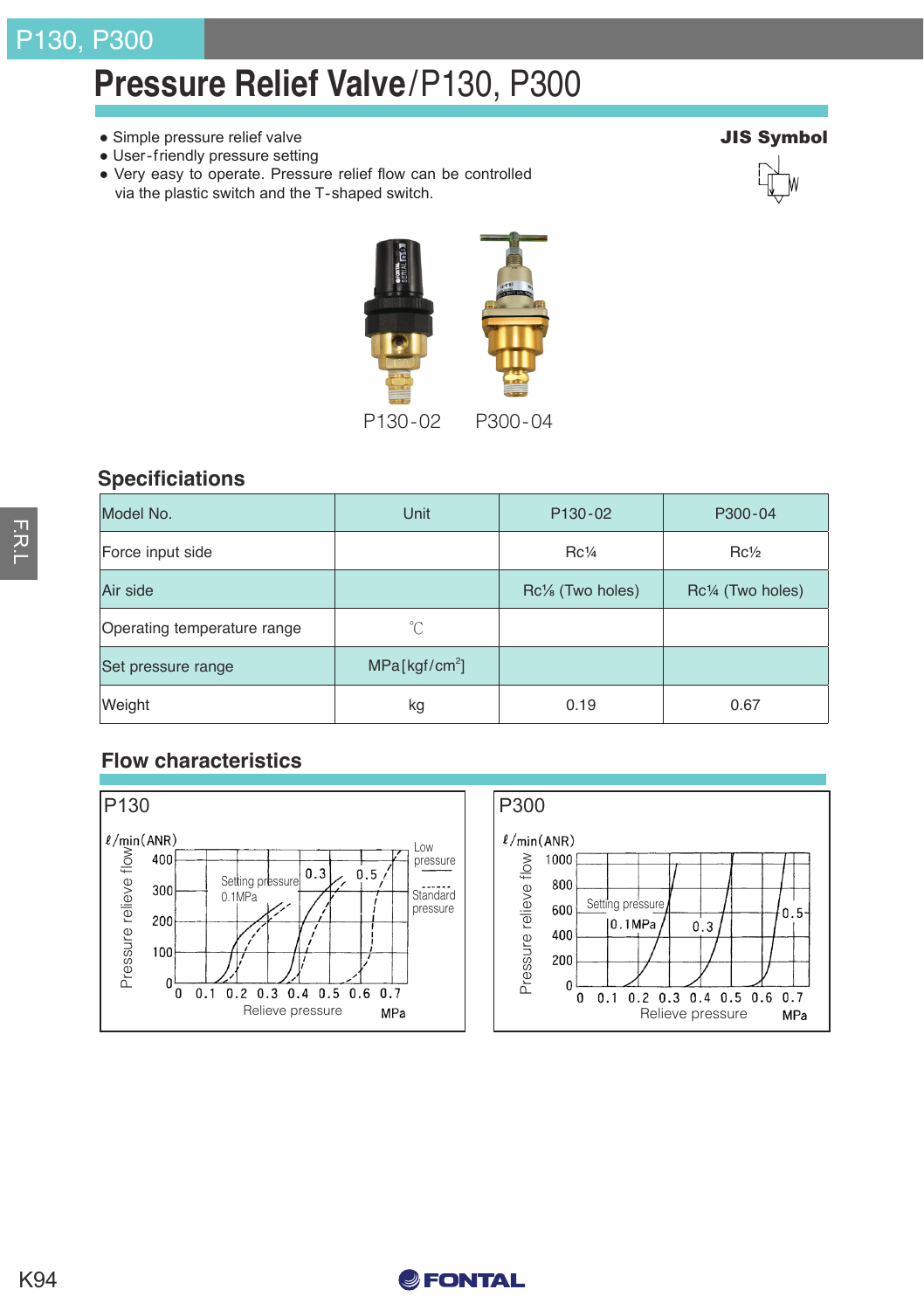## Representation **P130, P300**



● Please refer to symbol specification table and option table.

## **Option**

| Model No.                 |                                             | <b>Mark</b>  | P <sub>130</sub> -02 | P300-04 |
|---------------------------|---------------------------------------------|--------------|----------------------|---------|
| Set pressure range        | Standard pressure<br>$(0.02 \sim 0.75 MPa)$ | Without mark | 0                    | O       |
|                           | Low pressure<br>$(0.01 - 0.3 MPa)$          |              |                      |         |
| Pressure relief mechanism | Pressure relief type                        | G            |                      |         |
| <b>Bracket</b>            | Standard                                    | B            |                      |         |
|                           | Mounting panel (aluminum)                   | A            |                      |         |
|                           | Mounting panel (plastic)                    | P            |                      |         |
| Air flow direction        | Left to Right                               | Without mark |                      |         |
|                           | <b>Right to Left</b>                        | $\mathsf{R}$ |                      |         |

◎ Standard ◯ Option